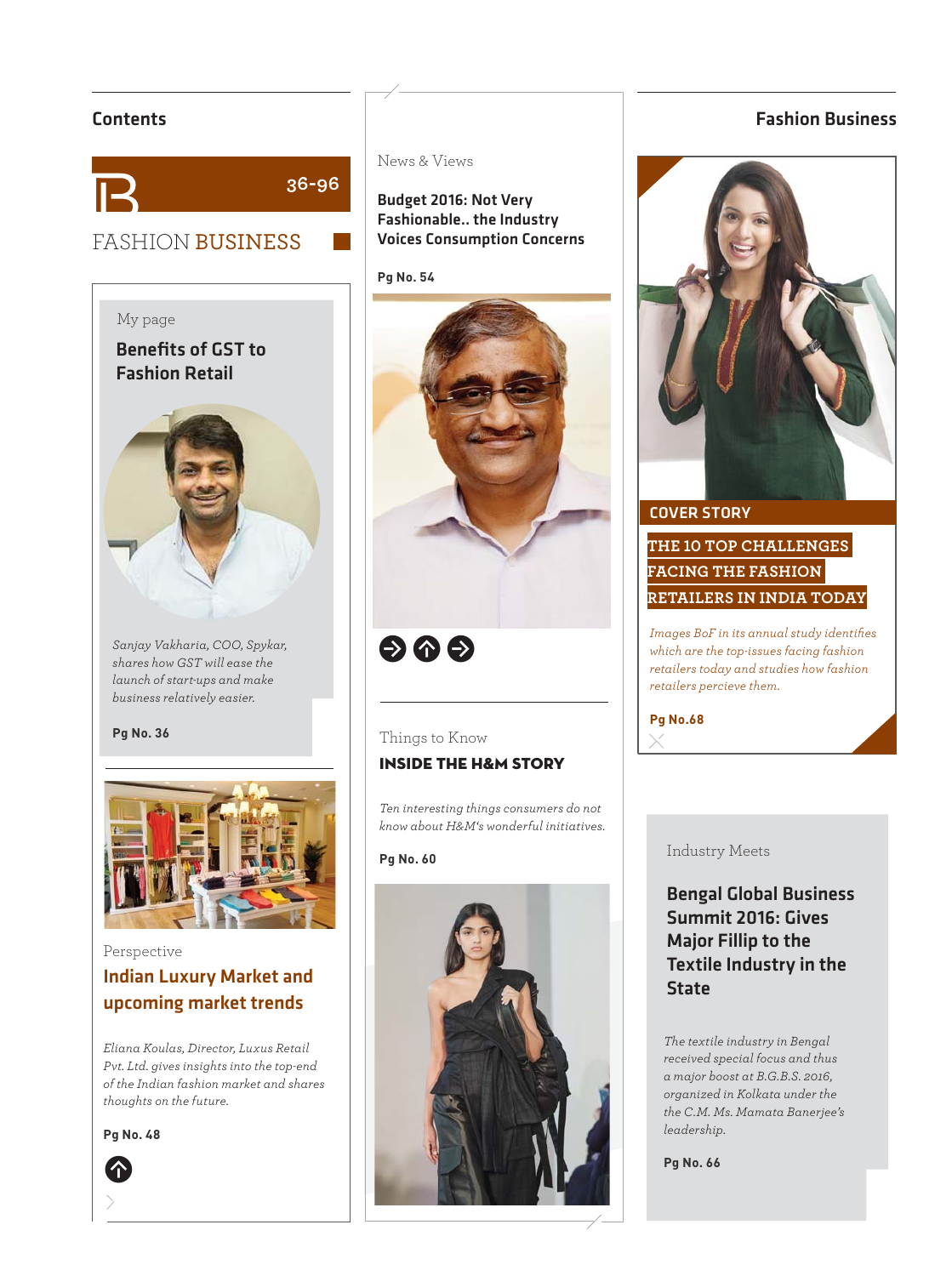# Contents



**97-144**

# FASHION RETAIL

## Store Launch

# **Tantra Opens Doors in Kuala Lumpur**

**Pg No. 100**

# **Max Launches Millennial Fashion OUTLET**

Celebrating 10 years of presence in the Indian market, Dubai based Landmark Group's fashion retail brand, Max launches its new Millennial Fashion outlet in Bengaluru.

## **Pg No. 102**

**STORES** 

# **Success**

**Pg No. 104**

# Retail Excellence Westside: Where Fashion Comes Alive!

 $\overline{a}$ Westside, the trendy departmental store from the house of Tata, is a onestop shop for compelling yet aspirational fashion. The chain currently has 88 stores pan India. A look.

**Pg No. 106**





# Brand Watch Adidas: On a Fast Track

*Global multi-sportswear and apparel giant Adidas' India run is expected to meet more success having got government nod to open fully owned stores in India.*

#### **Pg No. 112**

## **Reebok: Revamped & Rebooted**

*Iconic sportswear brand, Reebok began repositioning as a premium fitness brand in India in 2013 and launched its new retail stores. Two years on, Images BoF takes a look.*

## **Pg No. 116**

## Retailer Watch

# **Globus: Fun Fusion Clothing for the young**

Launched in 1999, Globus is a leading retail clothing store chain in India. A study of whats latest at Globus.

## **Pg No.122**

#### Honours

# **Duke bags "Make in India" Award**

*Duke efforts to become an active partner in the 'Make in India' campaign of the central government win accolades.*

**Pg No. 130**

# $v \otimes v$

# Fashion Retail

#### New Brand

# Harryz: The Impeccable WHITE SHIRT

*A white shirt is not just essential, but also a status symbol which has been defining fashion norms for years now. We look at how Harryz exudes relevance and class in its range of white shirts.*

#### **Pg No. 124**

# Brand Watch Corlouis: High Fashion Jackets & Blazers

*Tridev Fashions has been manufacturing high quality fashionable jackets and blazers for over 25 years under the brand name `Corlouis'. Rohit Bhakoo, Director, speaks about the company's expansion plans.*

**Pg No. 126**

# IFF Curtain Raiser The Fashion Conference of The Year

Defining the road ahead with the 7 agents of change for the business of fashion.

**Pg No.132**

# Collections

# Twills Shirts: Ecologically Spirited

The men's lifestyle brand, Twills has introduced an innovative concept 'Eco-Spirit' to preserve the environment.

**Pg No. 128**

 $\times$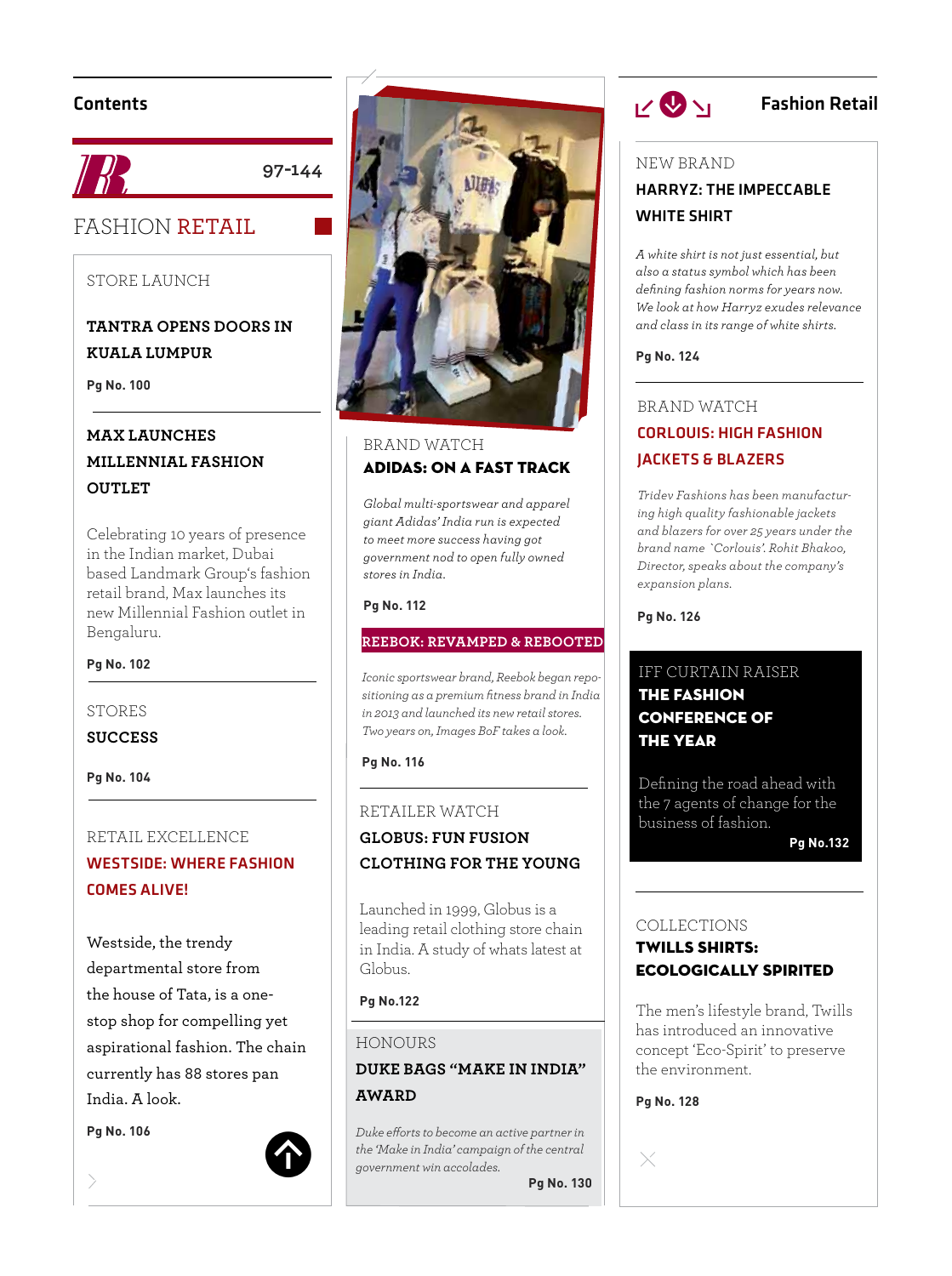## **Contents**



**147-194**

# FASHION CREATION

#### Expansions

#### THE WOOLMARK COMPANY STRENGTHENS ITS RELATIONSHIPS WITH **PARTNERS**

*Wool is an ultimate natural fibre and premier ingredient in luxury apparel today. A look at The Woolmark Company's latest eff orts in India to enhance its popularity.*

#### **Pg No. 150**

## MAKE IN INDIA KHADI: THE FABRIC OF FREEDOM AND FASHION

*Symbolically pious to India, Khadi or Khaddar is a handspun and hand woven cloth primarily made out of cotton. Khadi is a perfect green fabric that beguiles both the bourgeoisie and the glitterati alike. We take a detailed overview at what's the latest with Khadi.*

## **Pg No. 156**

# DESIGN LEGEND "COSTUME DESIGNING IS NOT THE SAME AS FASHION DESIGNING..": BHANU ATHAIYA"



**Pg No. 166**



# FOCUS: GUJARAT

## GUJARAT: AN INVESTOR-FRIENDLY TEXTILE HUB

*Gujarat, one of the leading industrial states in India, has unique strengths with respect to textile manufacturing. The industry has played a pivotal role in the economic and industrial growth of Gujarat over the last many years and is still moving upwards with tremendous potential.*

## **Pg No. 170**

## ARVIND LTD.: ENRICHING LIFESTYLES

*Headquartered in Ahmedabad, Arvind Ltd. is one of the largest integrated textile and apparel players in India. the company is today also widely recognized as a lifestyle and apparel major, which is a smooth transformation from its image as a textile giant or a denim king.*

## **Pg No. 180**



## AARVEE: TEXTILE MANUFACTURING EXCELLENCE

*Suketu N. Shah, Chief Executive Officer. Aarvee Denims & Exports Ltd., talks to Images BoF about the brand and shares an insight about their future plans.*

**Pg No. 182**

## NANDAN DENIM: INNOVATIVE FASHION FABRICS

*Nandan Denim Limited is into manufacturing superior quality grey cotton fabrics, khakis, denims and shirting fabrics. Incorporating latest technology. Deepak Chiripal, CEO, Nandan Denim Limited, talks about the brand's journey and future plans with Images BoF.*

## **Pg No. 188**

# Fashion Creation

# **VS TEXTILES: WHERE INNOVATION IS AN ONGOING PROCESS**

*Ahmedabad based V S Textiles has over three decades of industrial experience and expertise in textile manufacturing industry. Ashit Agarwal, Director, V S Textiles, shares about the company and its expansion plans with Images BoF.*

## **Pg No. 190**

# ZYDEX: SUSTAINABLE SOLUTIONS THROUGH INNOVATION

*Zydex is a young research driven company delivering high performance polymer based solutions for textile processing. Promoted by Dr. Ajay Ranka (Ph.D.- Polymer Science & Engineering, USA), it holds many US, European and Indian patents.*

**Pg No. 192**

## BHAGWATI IRON & STEEL: DEFINING THE NEW AGE DISPLAY FURNITURE

**Pg No. 194**